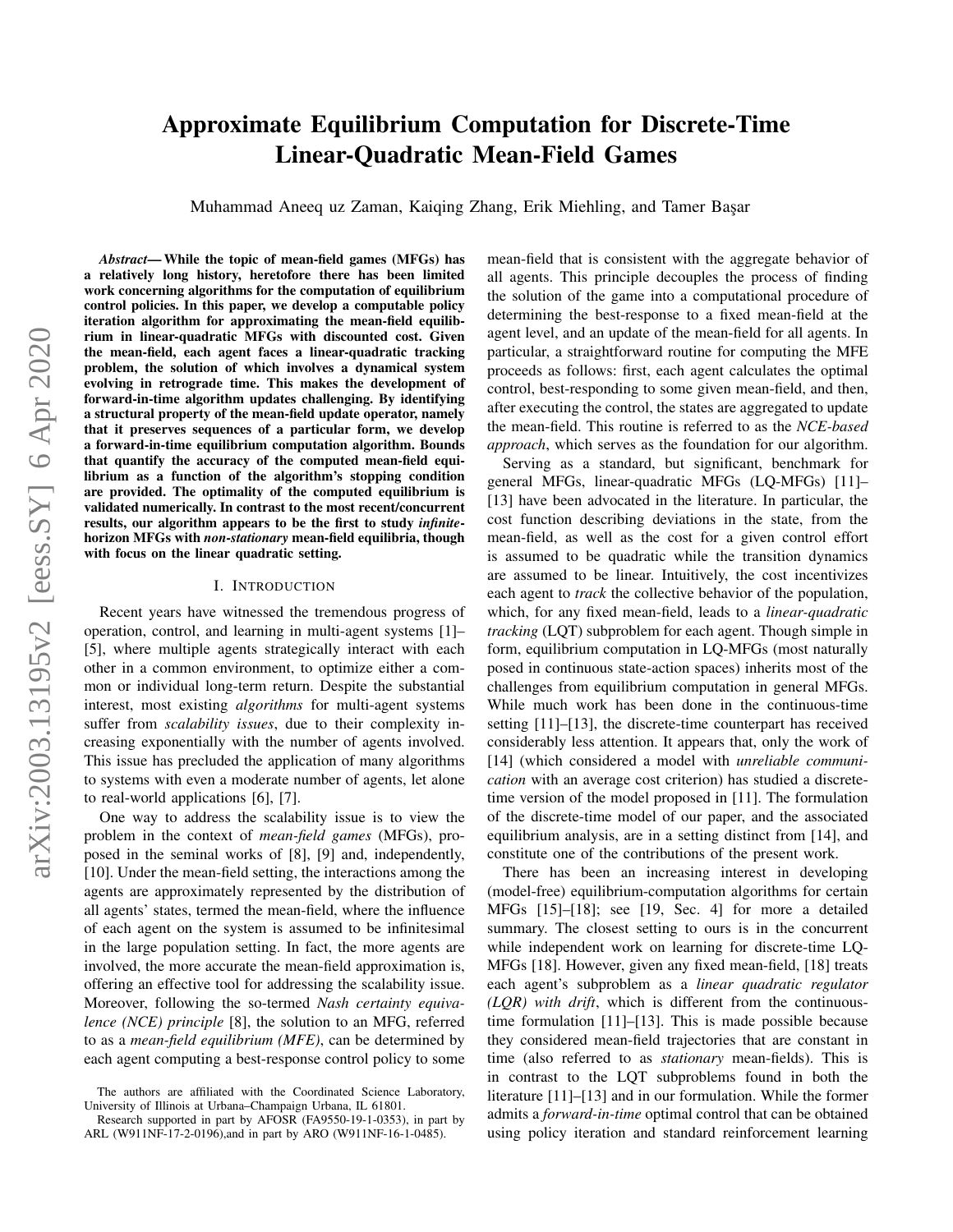(RL) algorithms [20]–[22], the latter leads to a *backwardin-time* optimal control problem, which, in general, has been recognized to be challenging to solve, especially in a model-free fashion [23], [24]. Most other RL algorithms for general MFGs are also restricted to the stationary meanfield setting [15], [16], which does not apply to the LQ-MFG problem here. Fortunately, by identifying a structural property of our policy iteration algorithm and employing an NCE-based equilibrium-computation approach, one can develop a computable algorithm that executes forward in time.

Contribution. Our contribution in this paper is three-fold: (1) We formally introduce the formulation of discrete-time LQ-MFGs with discounted cost, complementing the standard continuous-time formulation [9], [11], and the discrete-time average-cost setting of [14], together with existence and uniqueness guarantees for the MFE. (2) By identifying structural results of the NCE-based policy iteration update, we develop an equilibrium-computation algorithm, with convergence error analysis, that can be implemented *forward-intime*. (3) We illustrate the quality of the computed MFE in terms of the algorithm's stopping condition and the number of agents. Our structural results and equilibrium-computation algorithm lay foundations for developing model-free RL algorithms, as our immediate future work.

Outline. The remainder of the paper proceeds as follows. In Section II, we introduce the linear-quadratic mean-field game model. Section III provides a background of relevant results from the literature on mean-field games as well as establishes a characterization of the mean-field equilibrium for our setting. Section IV outlines some properties of the computational process and presents the algorithm. Numerical results are presented in Section V. Concluding remarks and some future directions are presented in Section VI. Proofs of all results have been relegated to the Appendix.

## II. LINEAR QUADRATIC MEAN-FIELD GAME MODEL

Consider a dynamic game with  $N < \infty$  agents playing on an infinite time horizon. For each agent  $n \in [N]$ , let  $z_t^n \in \mathbb{R}$  represent the current state and  $u_t^n \in \mathbb{R}$  represent the current control. Each agent n's state is assumed to follow linear time-invariant (LTI) dynamics,

$$
z_{t+1}^n = az_t^n + bu_t^n + w_t^n, \t\t(1)
$$

with constants  $a \in \mathbb{R}$ ,  $b \in \mathbb{R} \setminus \{0\}$ , independent and identically distributed initial state  $z_0^n$  with mean  $\nu_0$  and variance  $\sigma_0^2$ , and independent identically distributed noise terms,  $w_t^n \sim \mathcal{N}(0, \sigma_w^2)$ , assumed to be independent of  $z_0^{n'}$ ,  $w_s^{n'}$  for all s and t, and for all  $n' \neq n$ .

At the beginning of each time step, each agent observes every other agent's state. Thus, assuming perfect recall, the information of agent *n* at time *t* is  $i_t^n = ((z_0^1, \ldots, z_0^N), u_0^n,$  $\dots, (z_{t-1}^1, \dots, z_{t-1}^N), u_{t-1}^n, (z_t^1, \dots, z_t^N))$ . A control policy for agent *n* at time *t*, denoted by  $\eta_t^n$ , maps its current information  $i_t^n$  to a control action  $u_t^n \in \mathbb{R}$ . The joint control policy is the collection of policies across agents, and is

denoted by  $\eta_t = (\eta_t^1, \dots, \eta_t^N)$ . The joint control law is the collection of joint control policies across time, denoted by  $\eta = (\eta_0, \eta_1, \ldots).$ 

The agents are coupled via their expected cost functions. The expected cost for agent *n* under joint policy  $\eta$  and the initial state distribution, denoted by  $J^n(\eta)$ , is defined as,

$$
J^{n}(\eta) := \sum_{t=0}^{T} \gamma^{t} \mathbb{E}_{\eta} \left[ c_{z} \left( z_{t}^{n} - \frac{1}{N-1} \sum_{n' \neq n} z_{t}^{n'} \right)^{2} + c_{u} (u_{t}^{n})^{2} \right], \quad (2)
$$

where  $\gamma \in [0, 1)$  is the discount factor and  $c_z, c_u > 0$ are cost weights for the state and control, respectively. The expectation is taken with respect to the randomness of all agents' state trajectories induced by the joint control law  $\eta$ and the initial state distribution.

In the finite-agent system described above, each agent is assumed to fully observe all other agents' states. As N grows, determining a policy that is a best-response to all other agents' policies becomes computationally intractable, precluding computation of a Nash equilibrium [25]. Fortunately, since the coupling between agents manifests itself as an average of all agent's states, one can approximate the finite agent game by an infinite population game in which a *generic agent* interacts with the mass behavior of all agents. The empirical average of all agents' states becomes the mean state process (*i.e.*, the *mean-field*), decoupling the agents and yielding a stochastic control problem. The infinite population game is termed a *mean-field game* [8]. In this paper, we focus on *linear-quadratic* MFGs in which the generic agents' dynamics are linear and its costs are quadratic.

The state process of the generic agent is identical to [\(1\)](#page-1-0), that is,

<span id="page-1-2"></span>
$$
z_{t+1} = az_t + bu_t + \omega_t, \tag{3}
$$

where  $z_0$  is distributed with mean  $\nu_0$  and variance  $\sigma_0^2$ , and  $\omega_t$  is an i.i.d. noise process generated according to the distribution  $\mathcal{N}(0, \sigma_w^2)$ , assumed to be independent of the mean-field and the agent's state.

<span id="page-1-0"></span>The generic agent's control policy at time  $t$ , denoted by  $\mu_t$ , translates the available information at time t, denoted by  $i_t = (z_0, u_0, \ldots, z_{t-1}, u_{t-1}, z_t)$ , to a control action  $u_t \in \mathbb{R}$ . The collection of control policies across time is referred to as a control law and is denoted by  $\mu = (\mu_0, \mu_1, \ldots) \in \mathcal{M}$ where  $M$  is the space of admissible control laws. The generic agent's expected cost under control law  $\mu$  is defined as,

<span id="page-1-1"></span>
$$
J(\mu, \bar{z}) = \sum_{t=0}^{\infty} \gamma^t \mathbb{E}_{\mu} \left[ c_z (z_t - \bar{z}_t)^2 + c_u u_t^2 \right], \quad (4)
$$

where  $\bar{z}_t = \mathbb{E}[z_t]$  represents the mean-field at time t. The mean-field trajectory  $\bar{z} := (\bar{z}_0, \bar{z}_1, \ldots)$  is assumed to belong to the space of bounded sequences, that is,  $\bar{z} \in \mathcal{Z}$  where  $\mathcal{Z} := \ell^{\infty} = \{x = (x_0, x_1, \ldots) | \sup_{t \ge 0} |x_t| < \infty\}.$ 

To define a mean-field equilibrium, first define the operator  $\Lambda : \mathcal{M} \to \mathcal{Z}$  as a mapping from the space of admissible control laws  $\mathcal M$  to the space of mean-field trajectories  $\mathcal Z$ .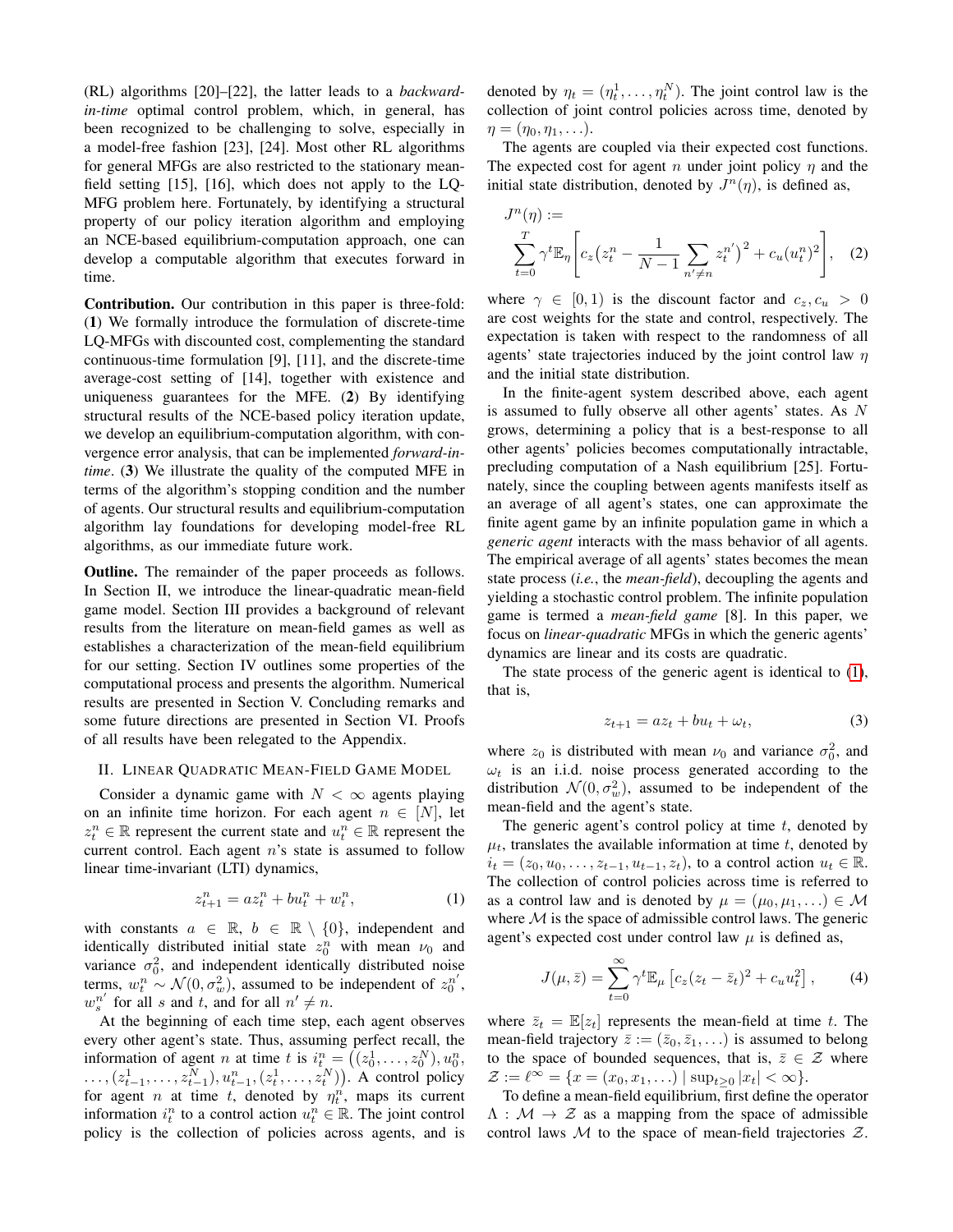Due to the information structure of the problem, the policy at any time only depends upon the current state [14]. It is defined as follows: given  $\mu \in \mathcal{M}$ , the mean-field  $\bar{z} := \Lambda(\mu)$ is constructed recursively as

$$
\bar{z}_{t+1} := A\bar{z}_t + B\mu_t(\bar{z}_t), \quad \bar{z}_0 = \nu_0. \tag{5}
$$

Similarly, define an operator  $\Phi : \mathcal{Z} \to \mathcal{M}$  as a mapping from a mean-field trajectory to its optimal control law,

$$
\Phi(\bar{z}) := \operatorname{argmin}_{\mu} J(\mu, \bar{z}).\tag{6}
$$

A mean-field equilibrium can now be defined.

<span id="page-2-9"></span>**Definition 1** ([26]). *The tuple*  $(\mu^*, \bar{z}^*) \in M \times \mathcal{Z}$  *is an MFE if*  $\mu^* = \Phi(\bar{z}^*)$  *and*  $\bar{z}^* = \Lambda(\mu^*).$ 

The power of mean-field analysis is the fact that the equilibrium policies obtained in the infinite-population game are good approximations to the equilibrium policies in the finite-population game [8]–[10]. The focus of the current paper is on approximate equilibrium computation and, while we do not derive explicit bounds for finite  $N$ , we offer empirical results in Section [V](#page-4-0) illustrating the effectiveness of the mean-field approximation.

## III. BACKGROUND: MFE CHARACTERIZATION

This section establishes some properties of mean-field equilibria. The results are complementary to those of [27], [8], and [14]. Note that while [14] constructs a discrete-time analogue of [8], the model of [14] considers an averagecost criterion, whereas here we consider a discounted-cost criterion, as in [26].

Recall that in the limiting case, as  $N \to \infty$ , the problem becomes a constrained stochastic optimal control problem. In particular, as described by [\(4\)](#page-1-1), a generic agent aims to find a control law  $\mu$  that tracks a given reference signal (the meanfield trajectory). This control law, hereafter referred to as the *cost-minimizing control*, is characterized in closed-form by the following lemma.

<span id="page-2-7"></span>**Lemma 1.** *Given a mean-field trajectory*,  $\bar{z} = (\bar{z}_0, \bar{z}_1, \bar{z}_2)$ ...)  $\in \mathcal{Z}$ *, the control law that minimizes* [\(4\)](#page-1-1)*, termed the* costminimizing control, *denoted by*  $\Phi(\bar{z}) = (\mu_0(z_0; \bar{z}), \mu_1(z_1; \bar{z}),$ ...), is given for each t by,<sup>[1](#page-2-0)</sup>

$$
u_t = \mu_t(z_t; \bar{z}) := g_p(apz_t + \lambda_{t+1}(\bar{z})),\tag{7}
$$

*where*  $g_p := -\gamma b/(c_u + \gamma b^2 p)$ , *p is the unique positive solution to the discrete-time algebraic Riccati equation (DARE),*

$$
p^{2} + ([(1 - \gamma a^{2})c_{u}/(\gamma b^{2})] - c_{z})p - c_{z}c_{u}/(\gamma b^{2}) = 0, \quad (8)
$$

*that is*

$$
p = \left(-\alpha + \sqrt{\alpha^2 + 4\beta}\right)/2,\tag{9}
$$

<span id="page-2-0"></span><sup>1</sup>The cost-minimizing control policy  $\mu_t$  (from the cost-minimizing control  $\mu$ ) is denoted by  $\mu_t(\cdot;\bar{z})$  to illustrate that it is parameterized by the meanfield trajectory  $\bar{z}$ .

*where*  $\alpha := \frac{c_u(1-\gamma a^2)}{\gamma b^2} - c_z$ ,  $\beta := \frac{c_z c_u}{\gamma b^2}$ , and the sequence  $\{\lambda_t\}$ *, referred to as the co-state, is generated backward-intime by,*

<span id="page-2-11"></span>
$$
\lambda_t(\bar{z}) = \gamma h_p \lambda_{t+1}(\bar{z}) - c_z \bar{z}_t,\tag{10}
$$

<span id="page-2-6"></span>*where*  $h_p := a(1 + bpg_p)$ *.* 

To ensure the well-posedness of the cost-minimizing controller for mean-field  $\bar{z} \in \mathcal{Z}$ , the optimal cost must be bounded [14]. This is true given the following assumption.

<span id="page-2-3"></span>**Assumption 1.** *Given*  $\gamma$ ,  $a$ ,  $b$ ,  $c_z$ ,  $c_u$  *and*  $g_p$ ,  $h_p$ , *where*  $p$  *is the positive solution of* [\(8\)](#page-2-1)*, as given by* [\(9\)](#page-2-2)*, the quantity*  $T_p := |h_p| + |c_zbg_p/(1 - \gamma h_p)|$  *satisfies*  $T_p < 1$ .

This assumption is analogous to condition (H6.1) of [27] for continuous-time settings. Lemma [2](#page-0-0) shows that under Assumption [1,](#page-2-3) both the co-state process and the optimal cost are bounded.

**Lemma 2.** *1)* If 
$$
\lambda_0(\bar{z}) = -c_z \sum_{s=0}^{\infty} (\gamma h_p)^s \bar{z}_s
$$
 then  $\lambda = (\lambda_0, \lambda_1, \ldots) \in \ell^{\infty}$ . Moreover, with this initial condition,

<span id="page-2-5"></span>
$$
\lambda_t(\bar{z}) = -c_z \sum_{s=0}^{\infty} (\gamma h_p)^s \, \bar{z}_{t+s}, \text{for } t = 0, 1, \dots \quad (11)
$$

*2) Under Assumption [1,](#page-2-3)*  $J(\Phi(\bar{z}), \bar{z})$  *for any*  $\bar{z} \in \mathcal{Z}$  *is bounded.*

Substituting the cost-minimizing control, [\(7\)](#page-2-4), into the state equation, [\(3\)](#page-1-2), the closed-loop dynamics are

$$
z_{t+1} = az_t + bg_p(apz_t + \lambda_{t+1}(\bar{z})) + \omega_t
$$
  
=  $h_p z_t + bg_p \lambda_{t+1}(\bar{z}) + \omega_t.$ 

Taking expectation, the above equation becomes  $\bar{z}'_{t+1}$  =  $h_p\bar{z}_t + bg_p\lambda_{t+1}(\bar{z})$  for  $t = 0, 1, \ldots$ , where  $\bar{z}'_0 = \nu_0$ . Substitution of the co-state process, [\(11\)](#page-2-5), yields the following as the mean-field dynamics,

$$
\bar{z}'_{t+1} = h_p \bar{z}_t - c_z b g_p \sum_{s=0}^{\infty} (\gamma h_p)^s \bar{z}_{t+1+s}.
$$
 (12)

In the same vein as [8], the above can be compactly summarized as an update rule, termed the *mean-field update operator*, on the space of (bounded) mean-field trajectories. The update rule, denoted by  $\mathcal{T} : \mathcal{Z} \to \mathcal{Z}$ , is given by,

<span id="page-2-13"></span><span id="page-2-8"></span>
$$
\bar{z}' = \mathcal{T}(\bar{z}) := \Lambda(\Phi(\bar{z})).\tag{13}
$$

<span id="page-2-4"></span>The operator outputs an updated mean-field trajectory  $\bar{z}$ , using [\(5\)](#page-2-6), resulting from the cost-minimizing control for a mean-field trajectory  $\bar{z}$ , given by [\(7\)](#page-2-4). The operator is a contraction mapping, as shown below.

<span id="page-2-12"></span><span id="page-2-1"></span>Lemma 3. *Under Assumption 1, the mean-field update operator*  $\mathcal{T}$  *is a contraction mapping on*  $\mathcal{Z} = \ell^{\infty}$ *.* 

<span id="page-2-2"></span>Furthermore, iterated application of  $T$  results in a fixed point which corresponds to an MFE, as expressed below.

<span id="page-2-10"></span>**Theorem 1.** A mean-field trajectory  $\bar{z}^*$  is a fixed point of  $\mathcal T$ ,

$$
\bar{z}^* = \mathcal{T}(\bar{z}^*),\tag{14}
$$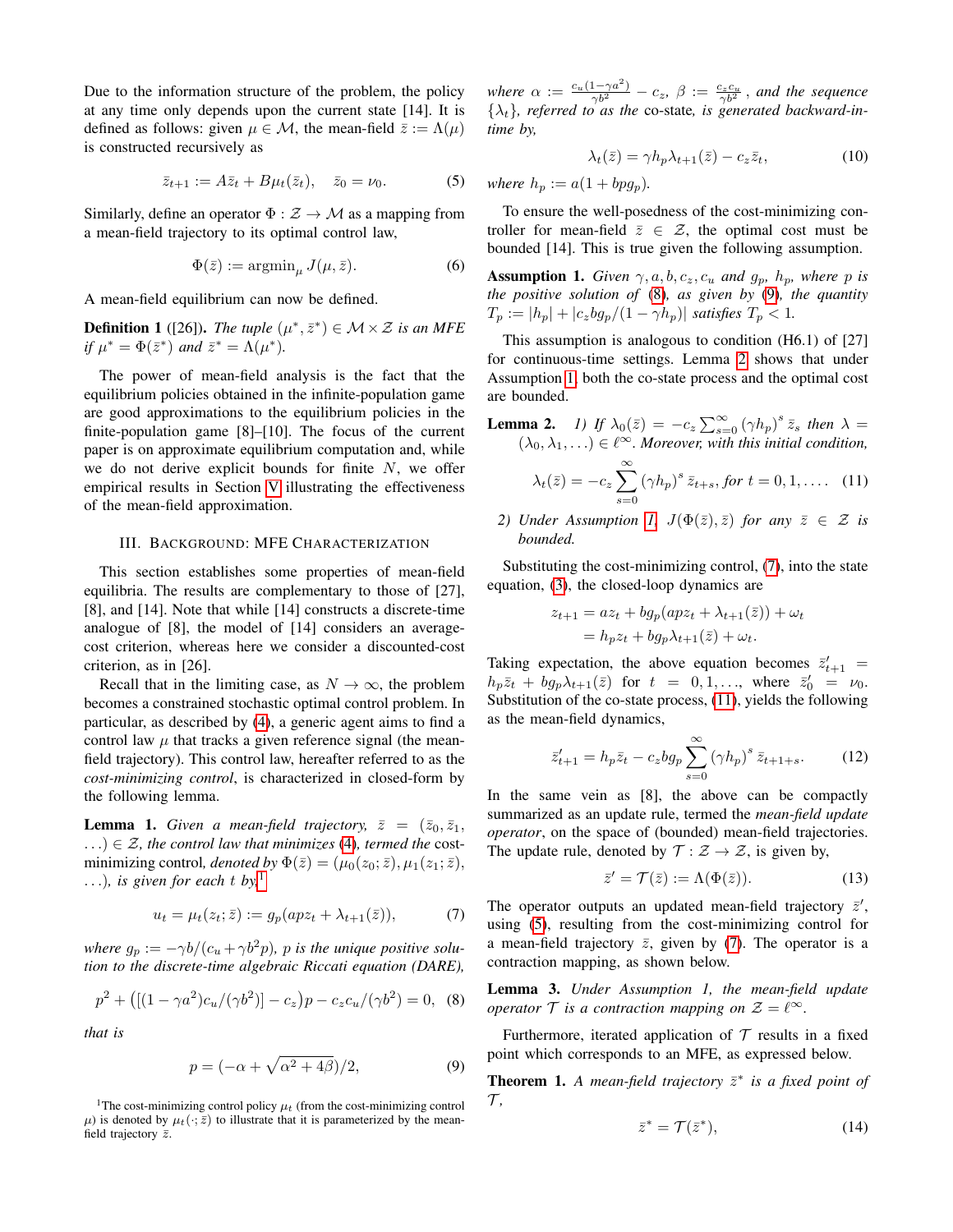*if and only if*  $(\Phi(\bar{z}^*), \bar{z}^*)$  *is an MFE.* 

As a corollary to the above results, there exists a unique MFE, by the Banach fixed-point theorem [28]. Moreover, a straightforward approach for computing the equilibrium, *i.e.*, the fixed-point of  $\mathcal{T}$ , is to iterate the operator  $\mathcal{T}$  until convergence. Indeed, we note that this process is referred to as *policy iteration* in the continuous-time LQ-MFGs setting of [11]. However, the cost-minimizing control given by Lemma [1](#page-2-7) needs to be calculated backward-in-time, which makes the update of  $\mathcal T$  in [\(13\)](#page-2-8) not computable. In fact, to develop model-free learning algorithms, forward-in-time computation is necessary.

In what follows, we investigate properties of the meanfield operator that permit the construction of a *computable policy iteration* algorithm that proceeds forward-in-time.

# IV. APPROXIMATE COMPUTATION OF THE MFE

# *A. Properties of the Mean-Field Update Operator*

A prerequisite for the development of any algorithm is that the representations of all quantities in the algorithm are finite. Satisfying this requirement in our case is complicated by the fact that both the equilibrium mean-field trajectory and the cost-minimizing control are infinite dimensional (see Def. [1\)](#page-2-9). To address the challenge, we represent the infinite sequences by finite sets of parameters.

The parameterization of the mean-field trajectory is inspired by a property of the update operator. To show this property, consider the following class of sequences.

**Definition 2.** A sequence  $x = (x_0, x_1, \ldots)$  is said to be a  $\tau$ -latent LTI sequence *if*  $x_{t+1} = rx_t$  *for some*  $r \in \mathbb{R}$  *for all*  $t = \tau, \tau + 1, \ldots$ 

Any  $\tau$ -latent LTI sequence, for  $\tau < \infty$ , can be represented by  $\tau$  +2 parameters, summarized by the pair  $(x_{0:\tau}, r)$ , where  $x_{0:\tau} = (x_0, \ldots, x_{\tau}).$  This is illustrated in the following example.

**Example 1.** *Consider the following sequence*  $(x_0, x_1, \ldots)$ *where*  $\phi_0, \phi_1$  *are arbitrary functions and*  $s_0, r \in \mathbb{R}$ *,* 

$$
(x_0, x_1, x_2, x_3, x_4, \ldots) = (s_0, \phi_0(x_0), \phi_1(x_1), rx_2, rx_3, \ldots)
$$
  
=:  $(x_{0:2}, r).$ 

*The sequence obeys linear dynamics starting at*  $t = 2$ *. As such, the above sequence is referred to as a* 2*-latent LTI sequence and is denoted by*  $(x_0, y_1, r)$ .

Our algorithm is based on the observation that, given any stable<sup>[2](#page-3-0)</sup>  $\tau$ -latent LTI sequence with constant r, the mean-field update operator outputs a stable  $(\tau + 1)$ -latent LTI sequence with the same constant  $r$ , as summarized by Lemma [4](#page-3-1) below.

<span id="page-3-1"></span>**Lemma 4.** *If*  $(x_{0:\tau}, r)$  *is a*  $\tau$ -latent LTI sequence with *constant r satisfying*  $|r| \leq 1$ *, then*  $(x'_{0:\tau+1}, r)$ *, where*  $x' =$  $\mathcal{T}(x)$ *, is a*  $(\tau + 1)$ *-latent LTI sequence with constant r.* 

By Lemma [4,](#page-3-1) each application of operator  $\mathcal T$  increases the dimension of the mean-field trajectory's parameterization. This allows us to construct an iterative algorithm in which, for any finite iteration, all quantities are computable.

# *B. A Computable Policy Iteration Algorithm*

This section presents a policy iteration algorithm for approximately computing the mean-field equilibrium. The algorithm operates over iterations  $k = 1, 2, \ldots$ , where variables at the  $k^{\text{th}}$  iteration are denoted by superscript  $(k)$ .

As mentioned in the discussion following Theorem [1,](#page-2-10) iterating the mean-field update operator  $T$  yields a process that converges to the MFE, though not computable due to the backward-in-time calculation of the cost-minimizing control. To address this issue, we propose an iterative algorithm that operates on parameterized sequences. Motivated by the result of Lemma [4,](#page-3-1) by initializing the algorithm with a  $\tau$ -latent sequence, we can ensure that, after any finite number of iterations, the computed sequence is also  $\tau$ -latent. Importantly, this structure allows one to describe the meanfield trajectory at any iteration by a finite set of parameters. Furthermore, the  $\tau$ -latent LTI structure allows for the costminimizing control to be calculated forward-in-time. As a consequence, the aforementioned procedure can be carried out in a computable way, provided that the iteration number  $k$  remains finite.

More formally, our (computable) policy iteration algorithm proceeds as follows. Without loss of generality, we start with a 0-latent LTI mean-field trajectory  $\bar{z}^{(0)}$  with  $\bar{z}^{(0)}_0 = \nu_0$ at iteration 0. Thus, at any iteration  $k$ , by Lemma [4,](#page-3-1) the mean-field trajectory  $\bar{z}^{(k)}$  is a k-latent LTI sequence. Hence, the cost-minimizing control under  $\bar{z}^{(k)}$  can be written in parameterized form<sup>[3](#page-3-2)</sup> as:

$$
u_t^{(k)} = \mu_t(z_t; (\bar{z}_{0:k}^{(k)}, r)) := g_p\big(apz_t - c_z l_k(t, \bar{z}^{(k)}, r)\big) \tag{15}
$$

where

<span id="page-3-3"></span>
$$
l_k(t, \bar{z}, r) := \begin{cases} \frac{(\gamma h_p)^{k-t} r \bar{z}_k}{1 - \gamma h_p r} + q_k(t, \bar{z}) & \text{if } t < k\\ \frac{r^{t-k+1} \bar{z}_k}{1 - \gamma h_p r^{(k)}} & \text{if } t \ge k \end{cases}
$$

and  $q_k(t, \bar{z}) := \sum_{s=0}^{k-t-1} (\gamma h_p)^s \bar{z}_{t+1+s}.$ 

Note that the control expressed in [\(15\)](#page-3-3) has a closed-form (without infinite sums) and is indeed calculated forwardin-time. The mean-field trajectory is then updated by the operator  $\mathcal T$ , which first executes the control in [\(15\)](#page-3-3), then aggregates the generated mean-field trajectory by averaging the states over all agents,

$$
\bar{z}_{t+1}^{(k+1)} = a\bar{z}_t^{(k)} + bu_t^{(k)},\tag{16}
$$

where  $\bar{z}_0^{(k+1)} = \nu_0$ ,  $0 \le t \le k$ . This closes the loop and leads to a computable version of iterating the operator  $\mathcal{T}$ . The details of the algorithm are summarized in Algorithm [1.](#page-4-1)

Algorithm [1](#page-4-1) generates iterates  $\bar{z}^{(k)}$  that approach the equilibrium mean-field trajectory  $\bar{z}^*$ . Furthermore, the minimum number of iterations required to reach a given accuracy can be represented in terms of the desired accuracy, the

<span id="page-3-0"></span><sup>2</sup>Namely,  $|r| < 1$ .

<span id="page-3-2"></span><sup>3</sup>With some abuse of notation, we have replaced the (infinite) mean-field trajectory with its parameterized form.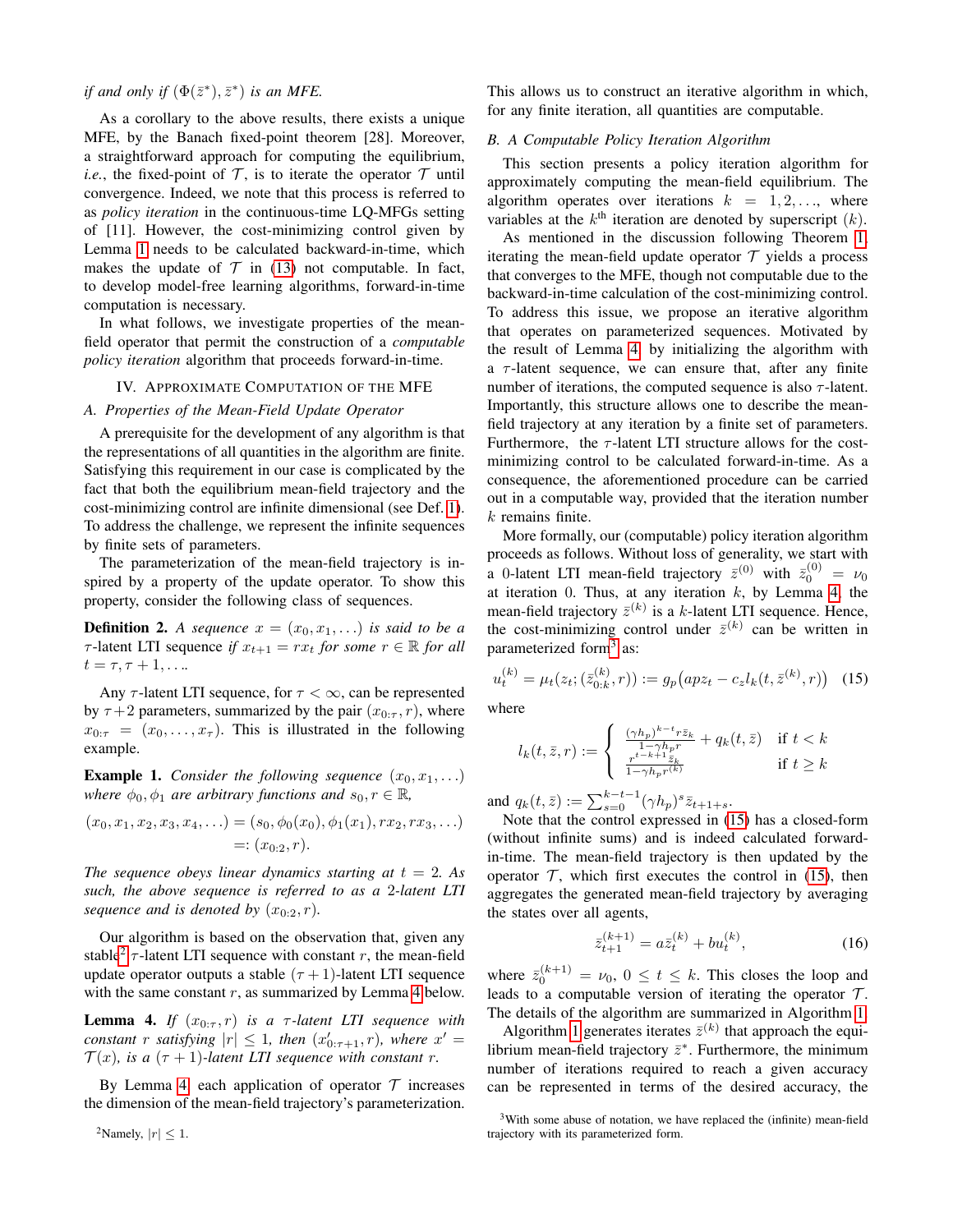### Algorithm 1: Policy iteration for LQ-MFGs

<span id="page-4-1"></span>

|    | <b>Data:</b> $a, b, c_z, c_u, \gamma, \nu_0,  r  \leq 1$ , and $\varepsilon_s > 0$                                                                                                                                                                                                             |
|----|------------------------------------------------------------------------------------------------------------------------------------------------------------------------------------------------------------------------------------------------------------------------------------------------|
|    | 1 Initialize: Set $\bar{z}^0$ as a 0-latent LTI mean-field with                                                                                                                                                                                                                                |
|    | $\bar{z}_0^{(0)} = \nu_0, k = 0;$                                                                                                                                                                                                                                                              |
|    | 2 $p \leftarrow (-\alpha + \sqrt{\alpha^2 + 4\beta})/2$ , where $\alpha = \frac{c_u(1-\gamma a^2)}{\gamma b^2} - c_z$                                                                                                                                                                          |
|    | and $\beta = \frac{c_z c_u}{\gamma h^2}$                                                                                                                                                                                                                                                       |
|    | $3 g \leftarrow -\gamma b/(c_u + \gamma b^2 p)$                                                                                                                                                                                                                                                |
|    | 4 $h \leftarrow a(1 + bpq)$                                                                                                                                                                                                                                                                    |
|    | $5T \leftarrow  h  +  bgc_z/(1 - \gamma h) $                                                                                                                                                                                                                                                   |
|    | 6 while $\max_{0\leq t\leq k}\left \overline{z}_{t}^{(k)}-\overline{z}_{t}^{(k-1)}\right >\varepsilon_{s}(1-T)/T$ do                                                                                                                                                                           |
|    |                                                                                                                                                                                                                                                                                                |
|    |                                                                                                                                                                                                                                                                                                |
|    | $\begin{array}{c} \mathbf{7} \parallel \bar{z}_0^{(k+1)} \leftarrow \nu_0 \\ \mathbf{8} \parallel \mathbf{for} \ m \in \{0,1,\ldots,k\} \ \mathbf{do} \\ \mathbf{9} \parallel \bar{z}_{m+1}^{(k+1)} \leftarrow a\bar{z}_m^{(k)} + b\mu_m(\bar{z}_m^{(k)};(\bar{z}_{0:k}^{(k)},r)) \end{array}$ |
| 10 | $\left  k \leftarrow k+1 \right $                                                                                                                                                                                                                                                              |
|    |                                                                                                                                                                                                                                                                                                |

11 **return** Parameter tuple  $(\bar{z}_{0:k}^{(k)})$  $\binom{n(k)}{0:k}$ , *r*) that yields the control  $\mu(\cdot; (\bar{z}_{0:k}^{(k)}$  $\binom{K}{0:k}, r$ ) (see [\(15\)](#page-3-3))

initial approximation error, the contraction coefficient, and the constant of the linear dynamics. The convergence is summarized by the following theorem.

<span id="page-4-4"></span>**Theorem 2.** *Under Assumption [1,](#page-2-3) given*  $\varepsilon_s > 0$  *there exists a*  $k^* > K(\varepsilon_s) := \left[ \left( \log \varepsilon_s - \log \left\| \bar{z}^{(0)} - \bar{z}^* \right\|_{\infty} \right) / \log T_p \right]$ such that  $\left\|\bar{z}^{(k^*)}-\bar{z}^*\right\|_{\infty} < \varepsilon_s$ , where  $T_p$  was introduced in *Assumption [1.](#page-2-3)*

#### V. NUMERICAL RESULTS

<span id="page-4-0"></span>In this section we present simulations to demonstrate the performance of Algorithm [1](#page-4-1) that approximates the equilibrium mean-field of the LQ-MFG. We use a normal distribution with mean and variance  $\nu_0 = 20.0$  and  $\sigma_0^2 = 1.0$ , respectively, to generate the initial condition of the generic agent  $z_0$ . The dynamics of the generic agent are defined as in [\(3\)](#page-1-2) and the parameters are  $a = 1.1315$  and  $b = 0.7752$ . The standard deviation of the noise process is  $\sigma_{\omega} = 0.03$ . The cost function has the form shown in [\(4\)](#page-1-1) with values  $c_z = 0.0392$  and  $c_u = 1.6864$ . The positive solution of the resulting Riccati equation, given by [\(9\)](#page-2-2). is  $p = 0.8787$  with  $g_p = -0.3227, h_p = 0.8828$  and  $T_p = 0.9305 < 1$ . The algorithm starts with initial mean field  $\bar{z}^{(0)}$ , which is a 0latent LTI mean-field with parameters  $\bar{z}_0 = v_0$ ,  $r = 0.6$ .

Figure [1](#page-4-2) shows approximations of the mean-field for different values of  $\varepsilon_s$ . As shown, for decreasing values of  $\varepsilon$ <sub>s</sub> the approximations approach the equilibrium mean-field. Interestingly, the algorithm reaches a good approximation  $(\varepsilon_s = 0.005)$  in a small number of iterations  $(k = 40)$ . Figure [2](#page-4-3) depicts the average cost per agent for different numbers of agents, N and for different values of  $\varepsilon_s$ . Each plot in the figure corresponds to a different number of agents N. As N increases, the average cost is seen to decrease. This provides evidence that our conjecture, regarding policies obtained from the infinite population case when applied to the finite population case, is correct. The figure also shows



<span id="page-4-2"></span>Fig. 1. Mean-field approximation for different values of  $\varepsilon_s$ . Notice the convergence of the mean-field trajectory as  $\varepsilon_s$  decreases.

that as the approximations become better, there is a decrease in the average cost per agent.



<span id="page-4-3"></span>Fig. 2. Relative accumulated cost per agent w.r.t.  $\varepsilon_s$ . Values are normalized to the lowest cost obtained ( $N = 10000$ ,  $\varepsilon_s = 0.005$ ).

### VI. CONCLUDING REMARKS AND FUTURE DIRECTIONS

We have developed a policy iteration algorithm for approximating equilibria in infinite-horizon LQ-MFGs with discounted cost. The main challenge in the algorithm development arises from the fact that the optimal control is computed backward in time. By investigating properties of the mean-field update operator (which we term the  $\tau$ -latent property), we can represent the mean-field trajectory at any given iteration by a finite set of parameters, resulting in a forward-in-time construction of the optimal control. The algorithm is provably convergent, with numerical results demonstrating the nature of convergence. The optimality of the computed equilibrium has been empirically studied; naturally, the optimality of the approximate equilibrium improves as the iteration index increases and the stopping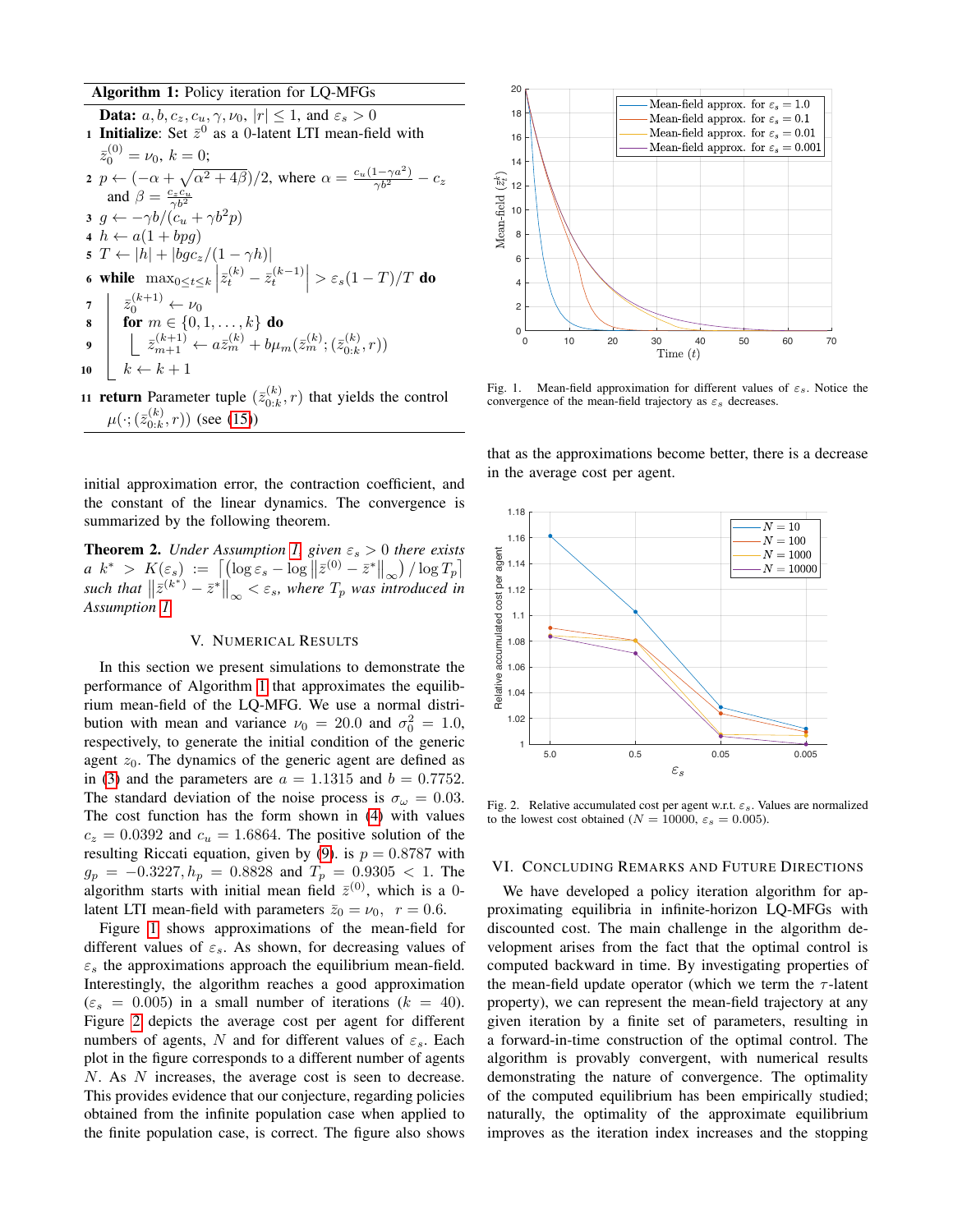threshold decreases. The results derived in this paper provide an algorithmic viewpoint of the nature of mean-field equilibria for LQ-MFGs. We believe that such insights will be useful for developing model-free RL algorithms. Future work includes an extension to the multivariate case as well as consideration of a nonlinear/non-quadratic model (see [26]).

#### APPENDIX

*Proof of Lemma [1.](#page-2-7)* Substituting  $K_t = \gamma^t p_t$  and  $g_t = \gamma^t \lambda_t$ into (21)–(26) of [29] yields (similar derivations in [30] and on p. 234 of [31]),

$$
u_t = -\gamma b (c_u + b^2 \gamma p_{t+1})^{-1} (p_{t+1} a z_t + \lambda_{t+1}),
$$
  
\n
$$
\lambda_t = \gamma a (1 - \gamma p_{t+1} b^2 (c_u + \gamma b^2 p_{t+1})^{-1}) \lambda_{t+1} - c_z \overline{z}_t,
$$
  
\n
$$
p_t = \gamma a^2 p_{t+1} + c_z - \gamma^2 a^2 b^2 p_{t+1}^2 (c_u + \gamma b^2 p_{t+1})^{-1}.
$$

Since it is an infinite horizon problem, the Riccati equation will have a steady state solution. This can be written as,

$$
u_t = -\gamma b(apz_t + \lambda_{t+1})/(c_u + \gamma b^2 p),
$$
  
\n
$$
p = \gamma a^2 p + c_z - \gamma^2 a^2 b^2 p^2 / (c_u + \gamma b^2 p),
$$
  
\n
$$
\lambda_t = \gamma a \left(1 - \gamma p b^2 / (c_u + \gamma b^2 p)\right) \lambda_{t+1} - c_z \overline{z}_t.
$$

Defining  $g_p := -\gamma b/(c_u + \gamma b^2 p)$  and  $h_p := a(1 + b p g_p)$ , the above expressions for  $u_t$  and  $\lambda_t$  correspond to [\(7\)](#page-2-4) and [\(10\)](#page-2-11), respectively. Rearranging and grouping  $p$  terms in the above expression yields [\(8\)](#page-2-1), with unique positive solution [\(9\)](#page-2-2).  $\Box$ 

*Proof of Lemma* [2.](#page-0-0) 1) First, we show that  $\gamma |h_p| < 1$ . It is well known [30] that the DARE for variables  $(a_c, b_c, c_c)$  $s_c, r_c$ ) and average cost is  $\hat{k} = a_c^2 \hat{k} + s_c - a_c^2 \hat{k}^2 b_c^2 / (r_c + r_c^2)$  $b_c^2 \hat{k}$ ). If  $b_c \neq 0$  and  $s_c > 0$ , then this equation will have a positive solution. Moreover, the optimal feedback gain is  $l_c := -a_c b_c \hat{k}/(r_c + b_c^2 \hat{k})$  and the closed-loop gain  $|a_c + b_c l_c|$  < 1. By using a change of variables with  $a_c = \sqrt{\gamma}a, b_c = b, s_c = c_z, r_c = c_u/\gamma$ , the equation [\(8\)](#page-2-1) is recovered with  $\hat{k} = p$ . Hence there exists a unique positive solution for [\(8\)](#page-2-1), given by [\(9\)](#page-2-2). Moreover  $|a_c +$ b<sub>c</sub>l<sub>c</sub> =  $\sqrt{\gamma}a - \frac{\gamma\sqrt{\gamma}ab^2p}{c_u + \gamma b^2p}$  $\frac{\gamma \sqrt{\gamma} a b^2 p}{c_u + \gamma b^2 p}$  =  $\sqrt{\gamma} |a(1 + bpg)| = \sqrt{\gamma} |h_p| <$ 1 and thus  $\gamma |h_p| < \sqrt{\gamma} |h_p| < 1$ . From [\(10\)](#page-2-11), recursing backwards yields  $\lambda_0 = (\gamma h_p)^t \lambda_t - c_z \sum_{s=0}^{t-1} (\gamma h_p)^s \overline{z_s}.$ Under the assumption  $\lambda_0 = -c_z \sum_{s=0}^{\infty} (\gamma h_p)^s \bar{z}_s$ , it follows that  $(\gamma h_p)^t \lambda_t = -c_z \sum_{s=t}^{\infty} (\gamma h_p)^s \overline{z_s} \implies \lambda_t =$  $-c_z \sum_{s=0}^{\infty} (\gamma h_p)^s \bar{z}_{t+s}$ . As  $\bar{z} \in \ell^{\infty}$  there exists some  $0 \leq$  $\bar{z}_{\infty} < \infty$  s.t.  $|\bar{z}_t| \leq \bar{z}_{\infty}$ . This translates to  $|\lambda_t| \leq c_z \bar{z}_{\infty}/(1-\epsilon)$  $\gamma h_p$ ) for all t. Hence  $\lambda \in \ell^{\infty}$ .

2) The closed-loop dynamics of  $z_t$  under the cost-minimizing control are,  $z_{t+1} = az_t + bg_p(paz_t + \lambda_{t+1}) + \omega_t$ . Using this equation recursively, the expression for  $z_t$  in terms of  $z_0$ is,  $z_t = h_p^{t-1} z_0 + b g_p \sum_{s=0}^{t-1} h_p^s \lambda_{t-s} + \sum_{s=0}^{t-1} h_p^s \omega_{t-1-s}$ . The expression for  $\mathbb{E}[(z_t - \bar{z}_t)^2]$  is thus,

$$
\mathbb{E}\left[\left(z_t - \bar{z}_t\right)^2\right] = \left(h_p^{t-1}\right)^2 \left(\sigma_0^2 + \nu_0^2\right) + \sigma_w^2 \sum_{s=0}^{t-1} h_p^s +
$$
\n
$$
\left(bg_p \sum_{s=0}^{t-1} h_p^s \lambda_{t-s} - \bar{z}_t\right)^2 + 2h_p^{t-1} \nu_0 \left(bg_p \sum_{s=0}^{t-1} h_p^s \lambda_{t-s} - \bar{z}_t\right).
$$

Assumption [1](#page-2-3) implies that  $|h_p| < 1$ . Furthermore, since  $\bar{z} \in$  $\ell^{\infty}$  and  $\lambda \in \ell^{\infty}$ , there exist constants  $\bar{z}_{\infty}, \lambda_{\infty} < \infty$  such that  $\bar{z}_t \leq \bar{z}_{\infty}$  and  $\lambda_t \leq \lambda_{\infty}$  for all t. Thus,

$$
\mathbb{E}\left[\left(z_t - \bar{z}_t\right)^2\right] \le \left(h_p^{t-1}\right)^2 \left(\sigma_0^2 + \nu_0^2\right) + \sigma_w^2 t
$$

$$
+ \left(bg_p t \lambda_\infty - \bar{z}_\infty\right)^2 + 2h_p^{t-1} \nu_0 \left(bg_p t \lambda_\infty - \bar{z}_\infty\right).
$$

Similarly,  $\mathbb{E}[u_t^2]$  is bounded above as,

$$
\mathbb{E}[u_t^2] = (a g_p p)^2 \left[ (h_p^{t-1})^2 (\sigma_0^2 + \nu_0^2) + \sum_{s=0}^{t-1} \sigma_w^2 h_p^{2s} + b g_p h_p^s \lambda_{t-s} + 2 h_p^{t-1} \nu_0 b g_p h_p^s \lambda_{t-s} \right] + g_p^2 \lambda_{t+1}^2
$$
  
+  $2 a g_p^2 p \lambda_{t+1} (h_p^{t-1} \nu_0 + b g_p \sum_{s=0}^{t-1} h_p^s \lambda_{t-1})$   
 $\leq (a g_p p)^2 \left[ (h_p^{t-1})^2 (\sigma_0^2 + \nu_0^2) + \sigma_w^2 t + (b g_p t \lambda_{\infty}) + 2 h_p^{t-1} \nu_0 b g_p t \lambda_{\infty} \right] + g_p^2 (\lambda_{\infty})^2$   
+  $2 a g_p^2 p \lambda_{\infty} (h_p^{t-1} \nu_0 + b g_p t \lambda_{\infty}).$ 

Since the optimal cost is,  $\sum_{t=0}^{\infty} c_z \mathbb{E} [\gamma^t (z_t - \bar{z}_t)^2]$  +  $c_u \mathbb{E}[\gamma^t u_t^2],$  and  $\sum_{t=0}^{\infty} t \gamma^t = \frac{\gamma}{(1-\gamma)^2}, \sum_{t=0}^{\infty} \gamma^t (h_p^{t-1})^2 =$  $\frac{1}{h_p^2(1-\gamma h_p^2)}, \sum_{t=0}^{\infty} t\gamma^t h_p^{t-1} = \frac{(\gamma^t)^{1/2}}{(1-\gamma h_p)^2}$  it can be concluded 1 that the optimal cost is bounded.  $\Box$ 

*Proof of Lemma* [3.](#page-2-12) Let us define two mean-fields  $\bar{z}, \hat{z} \in \ell^{\infty}$ and their next iterates  $\bar{z}' = \mathcal{T}(\bar{z}), \hat{z}' = \mathcal{T}(\hat{z})$ . Let us define the difference sequences  $\delta_t = \bar{z}_t - \hat{z}_t$  and  $\delta'_t = \bar{z}'_t - \hat{z}'_t$ . Using [\(12\)](#page-2-13), the equation expressing the connection between  $\delta_t$  and  $\delta_t'$  is  $\delta_{t+1}' = h_p \delta_t - c_z b g_p \sum_{s=0}^{\infty} (\gamma h_p)^s \delta_{t+1+s}$ . Hence,

$$
\|\delta'\|_{\infty} \le \|\delta\|_{\infty} \left( |h_p| + \left| c_z b g_p \sum_{s=0}^{\infty} (\gamma h_p)^s \right| \right)
$$
  

$$
\le \|\delta\|_{\infty} (|h_p| + \left| c_z b g_p / (1 - \gamma h_p) \right|) = \|\delta\|_{\infty} T_p
$$

where the last inequality follows from  $\gamma|h_p| < 1$  (see Lemma [2\)](#page-0-0). By Assumption [1,](#page-2-3)  $T$  is a contraction.  $\Box$ 

*Proof of Theorem [1.](#page-2-10)* Consider an MFE  $(\mu^*, \bar{z}^*)$  that satisfies Definition [1.](#page-2-9) Then, by definition,  $\mu^* = \Phi(\bar{z}^*)$ . The second part of Definition [1](#page-2-9) states that  $\bar{z}^* = \Lambda(\mu^*)$ . Thus  $\bar{z}^* =$  $\Lambda(\Phi(\bar{z}^*)) = \mathcal{T}(\bar{z}^*)$ . Now let us prove the converse. Consider a mean-field  $\bar{z}^*$  which is the fixed point of  $\mathcal T$  i.e.  $\bar{z}^* = \mathcal T(\bar{z}^*)$ . Then if  $\mu^*$  is the cost-minimizing control for  $\bar{z}^*$  i.e.  $\mu^* =$  $\Phi(\bar{z}^*)$ ,  $(\mu^*, \bar{z}^*)$  is an MFE since (1)  $\mu^* = \Phi(\bar{z}^*)$ , and (2)  $\Lambda(\mu^*) = \Lambda(\Phi(\bar{z}^*)) = \mathcal{T}(\bar{z}^*) = \bar{z}^*.$ П

*Proof of Lemma* [4.](#page-3-1) For  $t \in \{\tau, \tau + 1, ...\}$  using [\(12\)](#page-2-13) and the fact that  $|r| \leq 1$ , we can write  $x'_{t+1} = h_p x_t$  –  $c_zbg_p\sum_{s=0}^{\infty}(\gamma h_pr)^s rx_t = \hat{r}_px_t$  where  $\hat{r}_p := h_p - \frac{\hat{c}_zbg_pr}{1-\gamma h_p}$  $\frac{c_z \nu g_p r}{1-\gamma h_p r}.$ Similarly,  $x'_{t+2}$  is generated as  $x'_{t+2} = \hat{r}_p x_{t+1} = \hat{r}_p x_x$ for all  $t \in \{\tau, \tau + 1, \ldots\}$ . Grouping terms, we obtain  $x'_{t+2} = rx'_{t+1}$  for all  $t \in \{\tau, \tau + 1, ...\}$ .  $\Box$ 

*Proof of Theorem [2.](#page-4-4)* We first state and prove in Lemma [5](#page-6-0) below that the expression in the stopping condition of the algorithm  $\max_{0 \le t \le k} |\bar{z}_t^{(k)} - \bar{z}_t^{(k-1)}|$  is equal to  $||\bar{z}^{(k)} -$